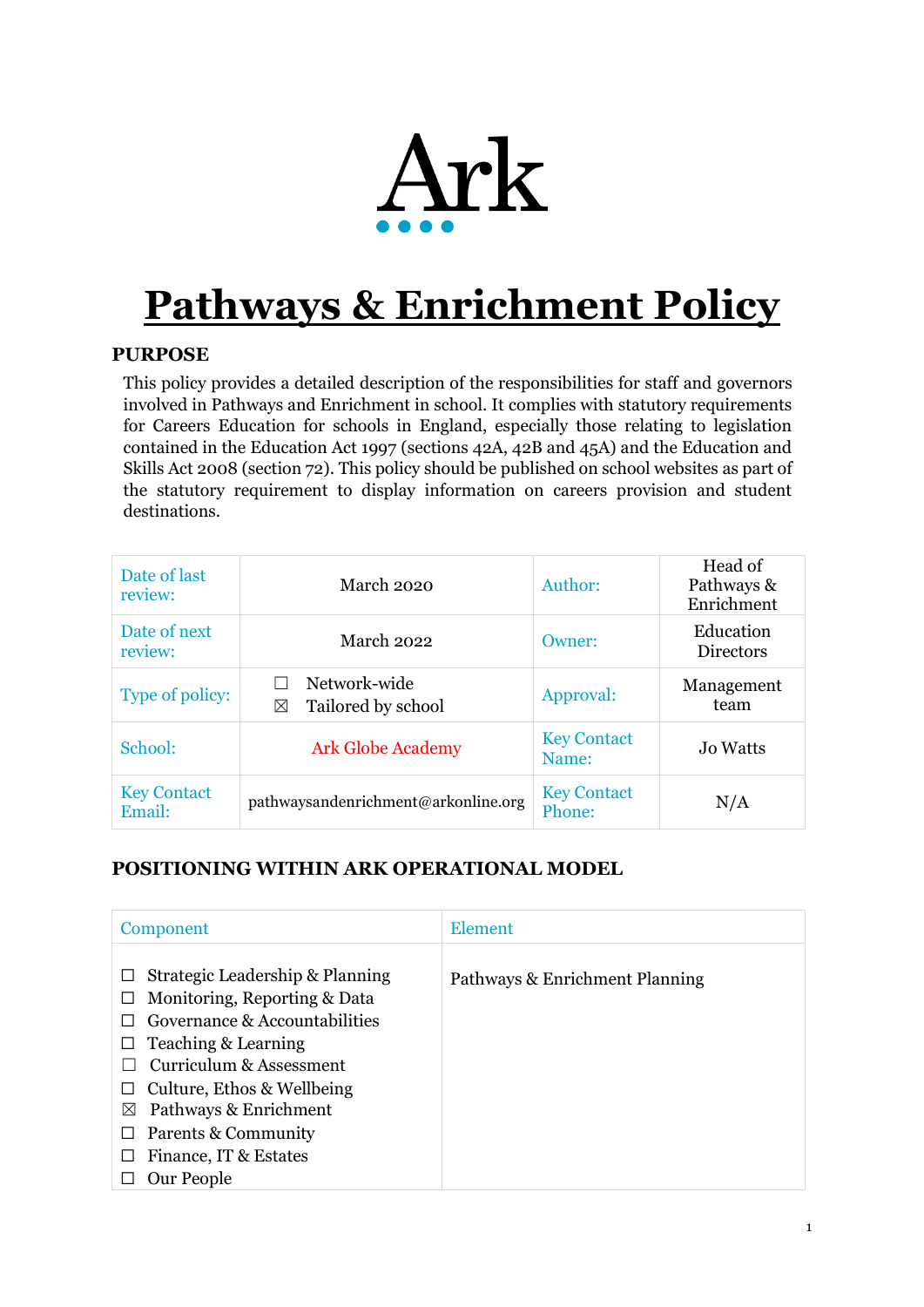| Role                        | <b>Delegated Person</b> | <b>Contact Details</b> |
|-----------------------------|-------------------------|------------------------|
| Pathways & Enrichment       | <b>Jo Watts</b>         | j.watts@arkglobe.org   |
| Lead $(s)$                  |                         |                        |
| Pathways & Enrichment       | Maureen Malcolm         | m.malcolm@arkglobe.org |
| SLT link (if different from |                         |                        |
| above)                      |                         |                        |
|                             |                         |                        |
| Pathways & Enrichment       | <b>TBC</b>              |                        |
| Link Governor               |                         |                        |

# **Named personnel with delegated responsibility for Pathways and Enrichment:**

## **1. Roles and Responsibilities**

# **1.1. Pathways & Enrichment Lead (s)**

## *Strategic Responsibilities*

- Ensuring a full understanding of the Gatsby Benchmarks for Good Career Guidance in [schools,](http://www.gatsby.org.uk/uploads/education/reports/pdf/gatsby-sir-john-holman-good-career-guidance-2014.pdf) as the framework used to guide Pathways and Enrichment in Ark schools.
- Creating a cycle of activity and meetings with those responsible for delivery in school to drive the planning and monitoring of Pathways & Enrichment.
- Interrogating student destinations and the Pathways & Enrichment audit to ensure strategic plan is evidence-led, focused on key priority areas and is mission aligned.
- Ensuring timely and relevant messaging around Pathways & Enrichment to LGB, SLT and key staff as appropriate to gain buy-in and embed knowledge and understanding of pathways & enrichment across the whole school.
- Ensuring that pastoral and CPD activity is linked to needs identified in the pathways and enrichment priorities for the year.
- Identify need and access relevant Pathways & Enrichment support from Ark. Drawing links between other schools and proactively addressing overlap or duplication.

## *Operational Responsibilities*

- Ensuring a full understanding of the [Gatsby Benchmarks for Good Career Guidance in](http://www.gatsby.org.uk/uploads/education/reports/pdf/gatsby-sir-john-holman-good-career-guidance-2014.pdf)  [schools,](http://www.gatsby.org.uk/uploads/education/reports/pdf/gatsby-sir-john-holman-good-career-guidance-2014.pdf) as the framework used to guide Pathways and Enrichment in Ark schools.
- Ensuring the strategic plan includes independent guidance for all students in years 8-13, and access for further education and technical providers to speak with students (see Annex 1 for Baker Clause policy statement and text for your school website).
- Ensuring that relevant evidence is recorded against the strategic plan and programmes and activities are regularly evaluated for quality and monitored for impact.
- Engaging with external businesses, further and higher education institutions and third sector organisations to create purposeful partnerships and secure high quality student opportunities.
- Facilitating and coordinating events and opportunities for students and ensuring that all safeguarding and health and safety requirements are met, particularly for off site visits.
- Overseeing personal guidance opportunities for students to secure positive and appropriate destinations at the end of Year 11 and Year 13 and manage the destinations data collection process.
- Developing and managing the alumni community within the school, ensuring that they are used within Pathways and Enrichment events.
- Making strong links within the academy to ensure Pathways and Enrichment provision is embedded across all key stages, including liaising with heads of departments and colleagues delivering PSHE and enrichment programmes.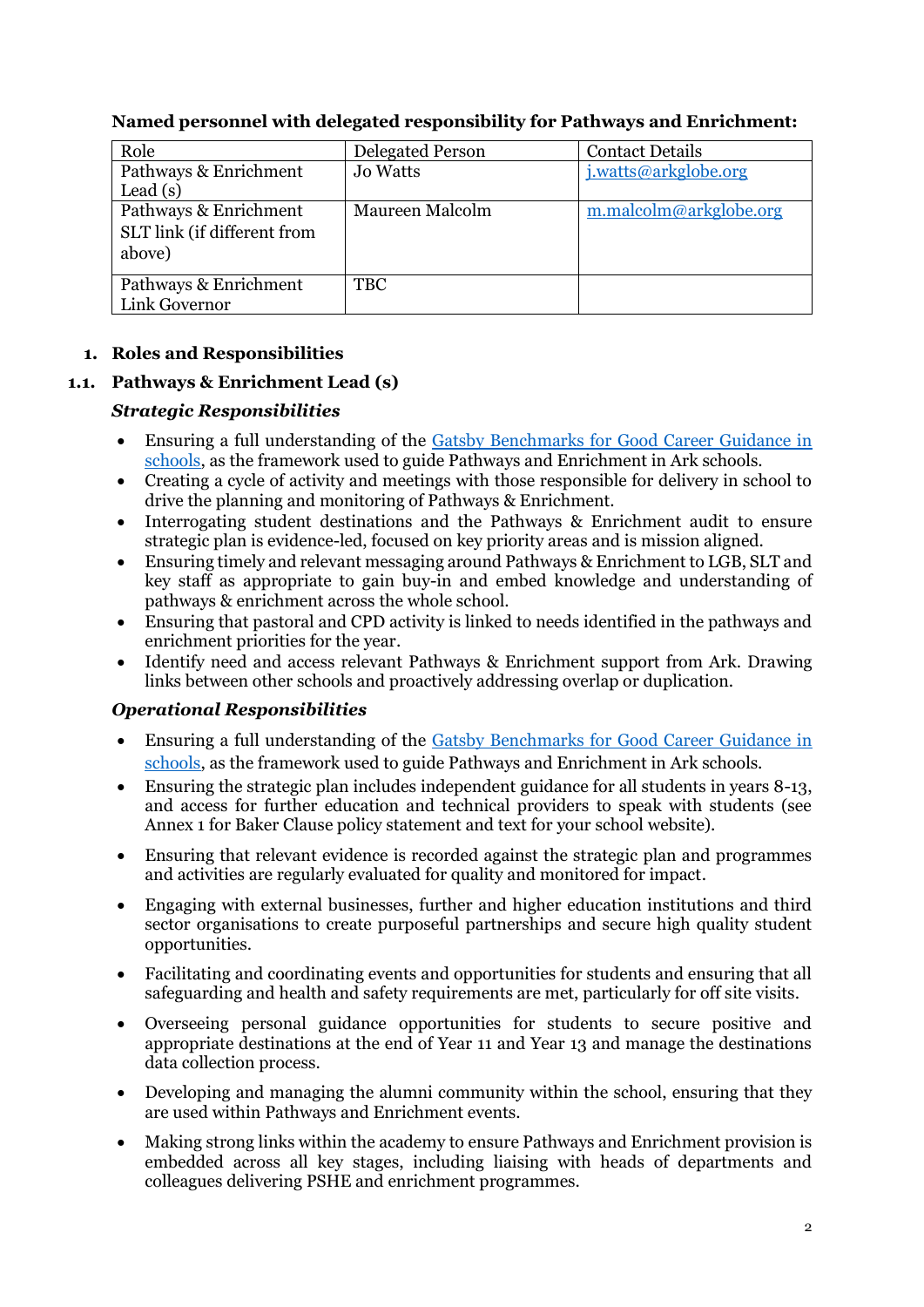#### **1.2. Pathways & Enrichment Link Governor**

The Pathways and Enrichment Link governor works on behalf of the Local Governing Body (LGB) to ensure a strategic approach to Pathways and Enrichment at the school and support for the operational and strategic leads. Key responsibilities include;

- Ensure a full understanding of the [Gatsby Benchmarks for Good Career Guidance in](http://www.gatsby.org.uk/uploads/education/reports/pdf/gatsby-sir-john-holman-good-career-guidance-2014.pdf)  [schools,](http://www.gatsby.org.uk/uploads/education/reports/pdf/gatsby-sir-john-holman-good-career-guidance-2014.pdf) as the framework used to guide Pathways and Enrichment in Ark schools.
- Ensure the school is meeting the statutory duty to provide independent careers advice to students from Y8-Y13 and are providing opportunities for FE and Technical providers to speak to students about pathways, as per the Baker Clause (see annex 1).
- Support and challenge on the design and ongoing development of the school Pathways and Enrichment strategy. Monitor the effectiveness of delivery and seek out appropriate opportunities to talk to learners about their experience of the school's Pathways provision.
- Support school to forge purposeful links and partnerships with universities, colleges and employers.
- Ensure destinations data is recorded, interrogated, and used to measure impact of the school's Pathways and Enrichment provision.

#### **1.3. The Principal**

The Principal has overall responsibility for the strategic planning and day-to-day delivery of pathways & Enrichment provision.

#### **2. Our mission, values and aims**

We know there is more to success than academic achievement alone. Education isn't simply about passing exams; it's about enabling students to learn the skills and qualities they need to be successful at school and beyond. We want every pupil to do well enough to go to university or pursue the career of their choice. To support this, our schools ensure that alongside setting high expectations for academic progress, we also focus on building the habits and skills most desired by employers and universities, guarantee access and exposure to the experiences that will help them to shape a vision for their own future and guide their decisions about their university or career pathway after school.

In pursuit of our mission, Ark will support staff leading and coordinating Pathways & Enrichment in schools, by;

- Developing a common approach to collecting, analysing and reporting on destinations of students at Year 6, 11 and 13.
- Supporting effective planning, delivery and evaluation against the Ark Pathway & Enrichment framework through one-to-one coaching, a programme of continuous professional development and provide opportunities to explore sector best practice, and develop creative and collaborative solutions between schools.
- Developing and delivering network programmes, opportunities and partnerships to address the biggest progression barriers our students and alumni are facing.
- Influencing the development of the Ark curriculum model to ensure it aligns with the needs of all Ark student groups and labour market.
- Developing online content and resources to share national and network best practice.
- Analysing sustained destinations of Year 11 and Year 13 leavers to inform school practice.
- Building our alumni community to support school programmes, and to help us measure the impact of our approach to Pathways and Enrichment.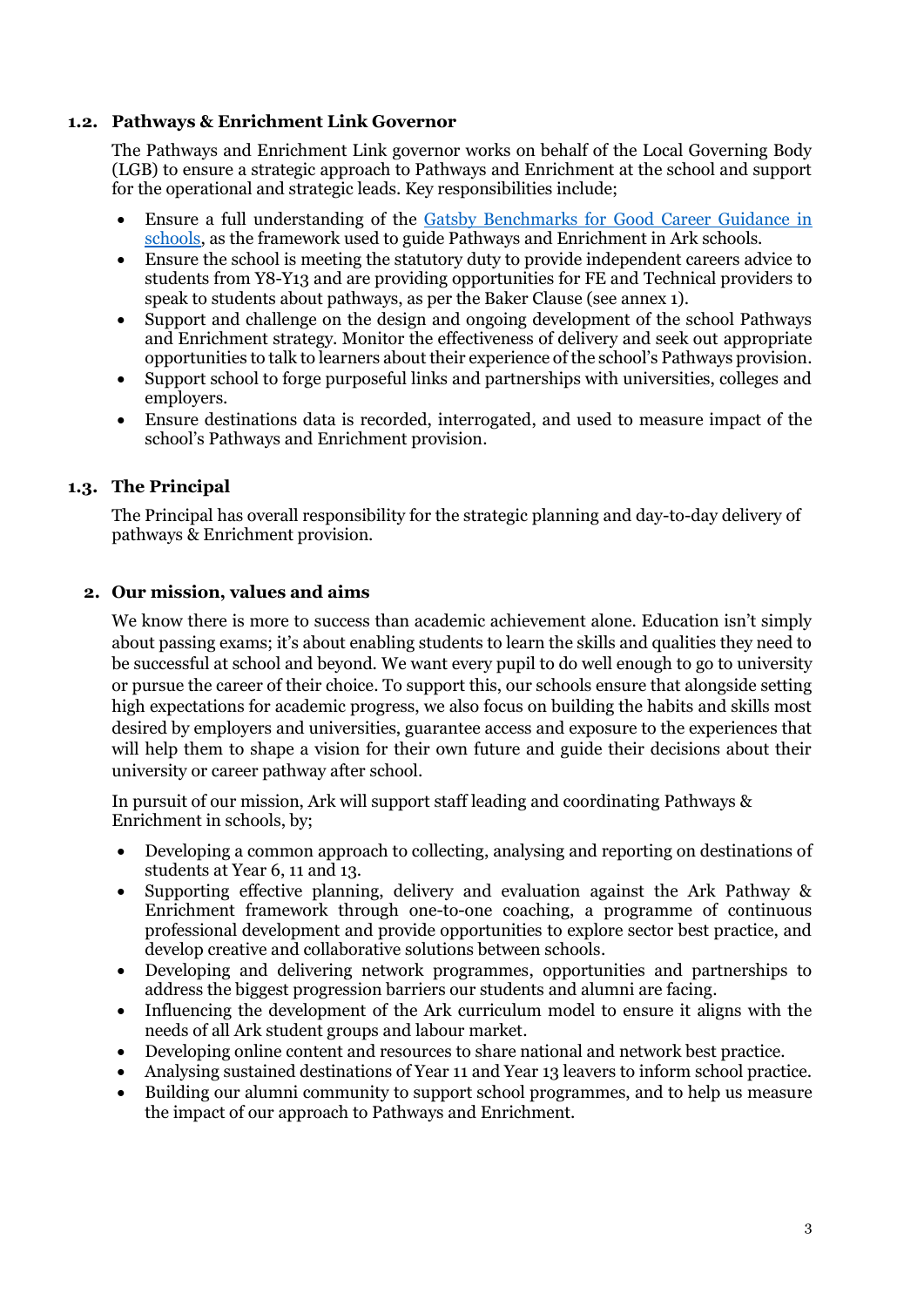## **3. Requirements for Pathways & Enrichment in Ark schools**

Ark schools will align their planning, delivery and evaluation of pathways & enrichment to the [Ark Pathways & Enrichment framework,](https://arkschools.sharepoint.com/ArkNetCentral/arkdot/enrichment/Pathways%20%20Enrichment%20Planning/Forms/AllItems.aspx?id=%2FArkNetCentral%2Farkdot%2Fenrichment%2FPathways%20%20Enrichment%20Planning%2FFrameworks%20and%20planning%20templates%2FArk%20Pathways%20%26%20Enrichment%20audit%20%28Secondary%29%2Epdf&parent=%2FArkNetCentral%2Farkdot%2Fenrichment%2FPathways%20%20Enrichment%20Planning%2FFrameworks%20and%20planning%20templates) which is modelled on the Gatsby Benchmarks for Good Career Guidance. Within this framework, Ark schools commit to the following statutory requirements for schools, regardless of whether or not the statutory requirement applies to MATs in England. Every Ark school will;

- Appoint a named person to lead the pathways & enrichment programme.
- Ensure that pupils are provided with independent careers guidance from year 7 to year 13.
- Ensure that there is an opportunity for a range of education and training providers to access all pupils in year 7 to year 13 for the purpose of informing them about approved technical education qualifications or apprenticeships.
- Publish a policy statement setting out their arrangements for provider access and ensure that it is followed.
- Provide at least one employer encounter per year, for every student in years 7-13.
- Publish details of their careers programme for young people and their parents.

In addition to statutory requirements, Ark schools also commit to;

- Appoint a Link Governor for Pathways & Enrichment.
- Appoint a named Strategic Lead who has oversight for school pathways & enrichment strategy.
- Collect student destinations data for Year 11 and Year 13 leavers in line with Ark's guidelines for destinations data

## **4. Destinations Data**

We expect all Ark secondary schools to collect the intended and final destinations of their Year 11, 12 and 13 students and share with their local authorities as part of their statutory responsibility.

- Tools are made available for schools to collect analyse their destinations data on an ongoing basis and we strongly recommend that schools take stock of intended destinations after February half term to understand if any additional guidance conversations are required with students.
- We expect schools to support students on results days with any changes to destination decisions and to remain in contact for up to 6 weeks after results days to confirm where and what students have gone on to do after school. If students at KS<sub>5</sub> leave during the year, schools must record where they have gone on to study.
- Network analysis of destinations will take place in Autumn term and be shared with school leaders before Christmas.